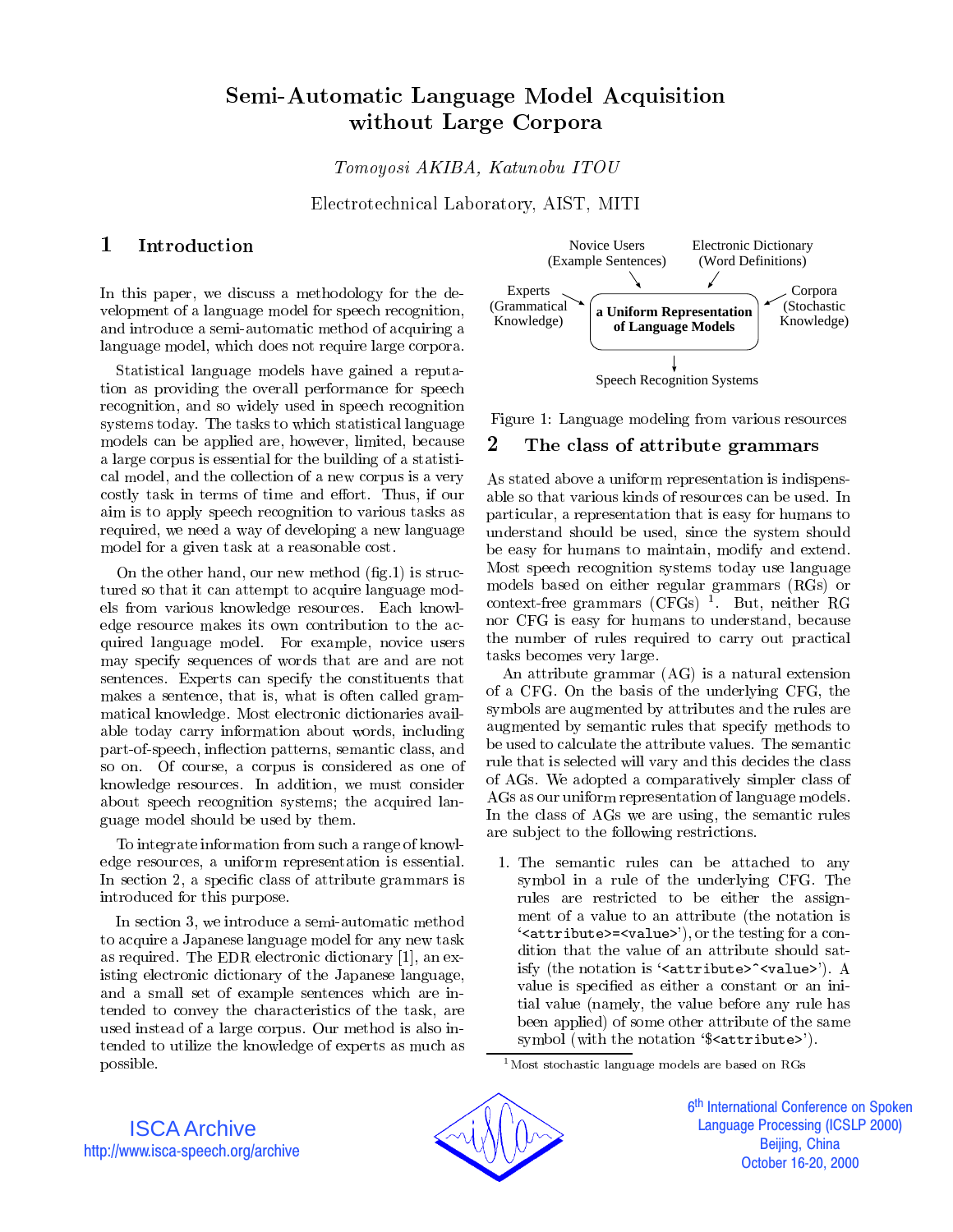- 2. After all semantic rules attached to symbols on the right-hand side of an underlying CFG rule have been applied, the attribute-value pairs of them must be consistent.
- 3. All consistent attribute-value pairs that are obtained from the right-hand side of a rule are gathered. The semantic rules attached to a symbol on the left hand side is, then, applied on them, obtaining the resulting attribute-value pairs of the symbol on the left-hand side.

Let's look at a example. In the example below, semantic rules are placed in parentheses after symbols of a CFG rule and syntactic sugars with values \!" and \\*" are introduced as substitutes for `no value' and `some value' (negation of `no value') respectively.

Suppose a AG rule:

 $\mathcal{L} = \{x_1, \ldots, x_n\}$  . Product the property of  $\mathcal{L} = \{x_1, \ldots, x_n\}$ VP(sem^\*,X=\$sem)

The rule can be applied if the symbols on the righthand side have the attribute-value pairs:

 $\mathbf{P}$  .  $\mathbf{P}$  .  $\mathbf{P}$ VP <sup>=</sup> {(sem,3cea06)}

The resulting attribute-value pairs for the symbol VP on the left-hand side are the same as the pairs for VP on the right-hand side.

On the other hand, the rule cannot be applied if the symbols have the attribute-value pairs:

 $\mathbf{P}$  .  $\mathbf{P}$  .  $\mathbf{P}$ VP <sup>=</sup> {(sem,3cf15e)}

because the values of the attribute  $X'$  on the righthand side are inconsistent.

Although this class of AGs is a quite simple extension of CFGs, it has great advantages for our purposes. Its application can result in a big reduction in the number of rules required for a given task. For example, in section 4 we introduce a language model for a town guidance task, and its AG only needs 50 rules, though the equivalent CFG would need over 1000. This makes it relatively easy for humans to revise and to improve the model. Nevertheless, this class of AGs is equally descriptive; any AG of this class can be converted into an equivalent CFG. <sup>2</sup> This makes the model easy to use in practical speech recognition systems.

### 3 The process of language modeling

Our process of language modeling is shown in g.2. We used a small set of example sentences and an existing Japanese-language electronic dictionary, the EDR electronic dictionary[1], instead of a large corpus.

We divide the information in a language model into two categories; task-independent and task-dependent.



Figure 2: The process of language modeling

Task-independent information includes general knowledge about function words and the syntactic knowledge that provides grammatical sentences. Taskdependent information includes the selection of the content words that are used in the task and the semantic information that provides the possible modication between two words. Basically, Task-independent information is extracted directly from the EDR electronic dictionary, and task-dependent information is extracted from example sentences with the assistance of the EDR dictionary. Note that the body of task-independent information can be applied to any other tasks after once it has been obtained. The task-independent and task-dependent models are then merged. As the models are based on AGs, they can be revised by experts as required. Finally, the (revised) language model based on AGs is converted to the equivalent model based on CFGs so that it is suitable for use by existing speech recognition systems.

In each process, we introduce several levels of approximation, each of which corresponds to a degree to which an expert's knowledge is needed in constructing the model. In the first level, the model is constructed in a fully automatic process. In the later levels, the model is no longer constructed automatically but now only semi-automatically under an expert's supervision. In general, the more knowledge supplied by experts, the better the resulting model.

### 3.1 The extraction of content words dictionary

The content words dictionary is automatically extracted from example sentences. The EDR Japanese Word Dictionary is used to morphologically analyze the sentences and obtain their content words. Dictio-

 $2$ The proof is obvious from our definition because the set of attribute-value pairs of our AG are finite.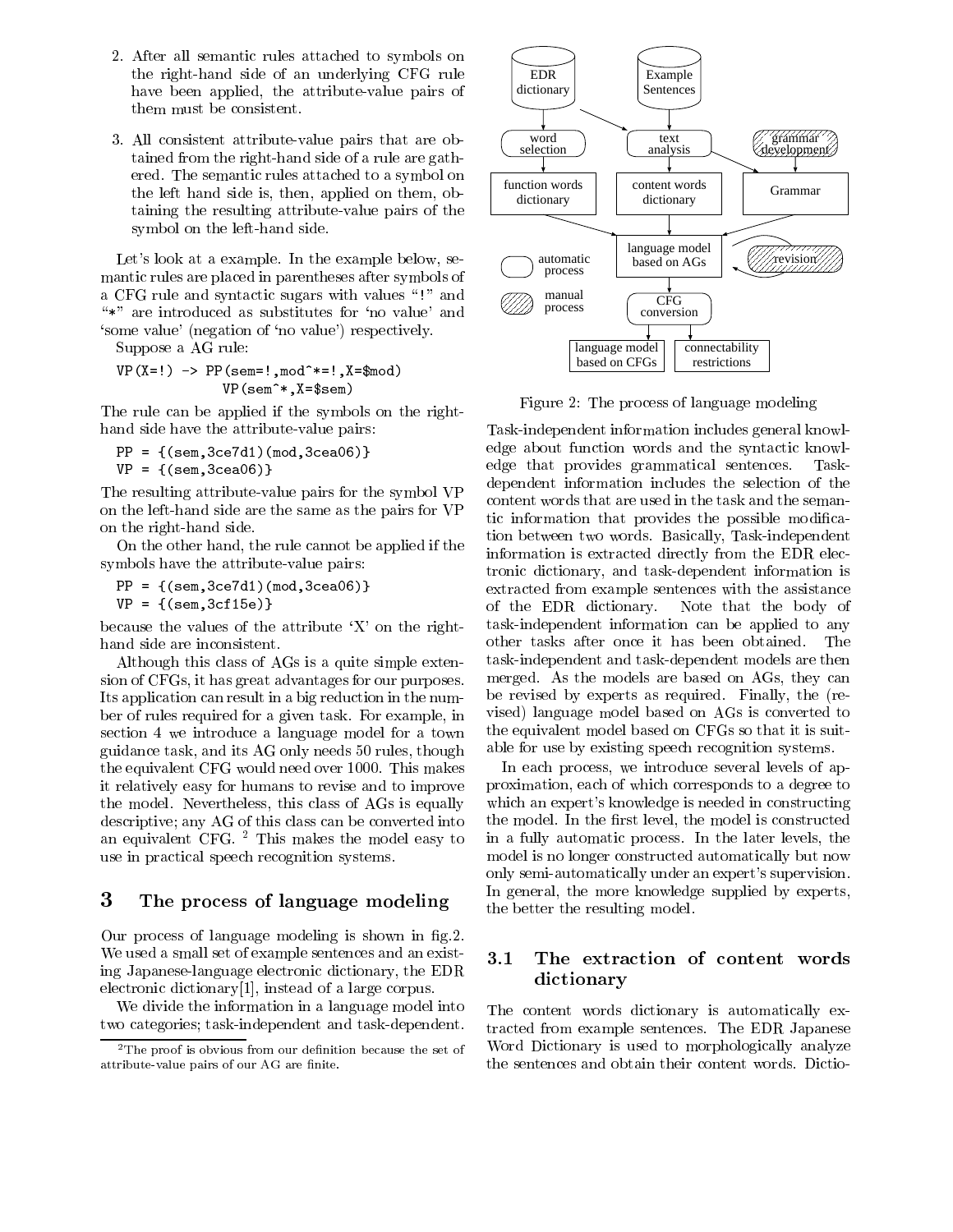nary entries for the words are then automatically constructed. Each entry has attributes that have been extracted from the EDR dictionary. For example, the following entry for the word "station" has four attributes (part-of-speech, connectabilities, and semantic-ID).

### T(cat=JN1,left=JLN1,right=JRN1,sem=3d0603)-> "e <sup>k</sup> i"

In the first level of approximation (used as a part of the language model A and A' in the following experiment), only connectability information, the information on adjacent words to which the given word can be connected, is attributed. This is expressed as a pair: the right-connectable and left-connectable categories that are defined in the EDR dictionary. The possible connections between two categories are also defined by the EDR dictionary. In the second level (model B and B'), part-of-speech information is also attributed to each entry, so that the expert can build a grammar based on the dictionary. In addition, a semantic-ID attribute is added at the third level (model C and C') as a further constraint on the resulting model. The grammatical rules that are used for semantic constraints are also automatically extracted in this level. They are obtained by analyzing the dependency structures of the  $3.4$ example sentences. The following rule:

 $\blacksquare$   $\blacksquare$   $\blacksquare$   $\blacksquare$   $\blacksquare$   $\blacksquare$   $\blacksquare$   $\blacksquare$   $\blacksquare$   $\blacksquare$   $\blacksquare$   $\blacksquare$   $\blacksquare$   $\blacksquare$   $\blacksquare$   $\blacksquare$   $\blacksquare$   $\blacksquare$   $\blacksquare$   $\blacksquare$   $\blacksquare$   $\blacksquare$   $\blacksquare$   $\blacksquare$   $\blacksquare$   $\blacksquare$   $\blacksquare$   $\blacksquare$   $\blacksquare$   $\blacksquare$   $\blacksquare$   $\blacks$ 

says that the word with semantic-ID 3ce7d1 ("place") can modify the other word that has semantic-ID  $3cea06$  ("teach").

## 3.2 The extraction of function words dictionary

The function words dictionary is extracted directly from the EDR Japanese Word Dictionary. The connectability information and the part-of-speech information are attached as the attributes to each dictionary entry. In the first level of approximation (used as a part of the language model A, B, and C), words are selected automatically only by the frequency of use as defined in the EDR dictionary. In the next level (model A', B' and C'), we inspected and refined the automatically created dictionary. We trimmed the inappropriate entries by hand, because some words appeared to be seldom or never used in conversation, and added some entries that seemed to be important but had not been selected by the automatic process.

#### $3.3$ 3.3 The development of the grammar

Basing a grammar on the extracted dictionary improves the resulting model, because it restricts the possible sequences of words. Of course, we can choose not to use one (that is, to use a dummy grammar that allows all sequences). In the first level of approximation (model A and A'), a simple grammatical rules that allows all word sequences is used  $(f_1g_2)$ . These rules

 $\sim$   $\sim$   $\sim$   $\sim$  $\mathbf{r}$ ,  $\mathbf{r}$  ,  $\mathbf{r}$  ,  $\mathbf{r}$  ,  $\mathbf{r}$  ,  $\mathbf{r}$  ,  $\mathbf{r}$  ,  $\mathbf{r}$  ,  $\mathbf{r}$  ,  $\mathbf{r}$  ,  $\mathbf{r}$  ,  $\mathbf{r}$  ,  $\mathbf{r}$  ,  $\mathbf{r}$  ,  $\mathbf{r}$  ,  $\mathbf{r}$  ,  $\mathbf{r}$  ,  $\mathbf{r}$  ,  $\mathbf{r}$  ,  $\mathbf{r}$  ,  $\$ 

Figure 3: Simple grammatical rules

```
NP \rightarrow PP(mv=!, mn^1=!,fn=!) NPPP -> NP PROPS
\mathbf{v} = \mathbf{v} - \mathbf{v} , while \mathbf{v} = \mathbf{v} , \mathbf{v} = \mathbf{v} , \mathbf{v} = \mathbf{v} , \mathbf{v} = \mathbf{v}\mathbf{N}
```
Figure 4: Rules that provide a syntactic constraint

only restrict allowed connections with adjacent words according to the connectability attribute of each dictionary entry. In the second level (model B and B'), we included the restriction of syntactically ill-formed sentences in the grammar( $fig.4$ ). The part-of-speech attribute of each dictionary entry was used here. In the third level (model C and C'), we included the restriction of sentences to those with semantic structures that appear in the example sentences. The semantic-ID attribute of each dictionary entry was used for this.

## Handling the resulting model

The content words dictionary, the function words dictionary, and the grammar are all merged into a full language model for a specific task. They all are based on AGs, so experts can easily revise or refine the model at any time. For example, as a content words dictionary which is automatically generated by the morphological analysis is likely to have errors, it might be a good idea to correct them by hand.

The resulting language model based on AGs is con verted to a CFG so that it can be used in existing speech recognition systems. Though any AG can be converted into a CFG alone, we have converted it into a CFG and rules for allowed connections between adjacent words. This considerably reduces the number of rules in the CFG. The CFG rules and rules for connection are incorporated in a single LR table[2].

# 4 An Experiment

We used our method to build a language model for a spoken dialog task for which a corpus of spoken language that was collected by using the WOZ technique is available. The corpus, the \ETL Spoken Dialog Corpus on Town Guidance Task"[3], contains data collected from forty speakers during 197 sessions. The 192 utterances of 5 sessions of 5 speakers were chosen and used as the example sentences for making the language model for this task. Six models (A, A', B, B', C, and C') were made according to the levels of approximation outlined in section 3. The six models, and another model based on CFGs constructed entirely by hand, are investigated in terms of their perplexity and